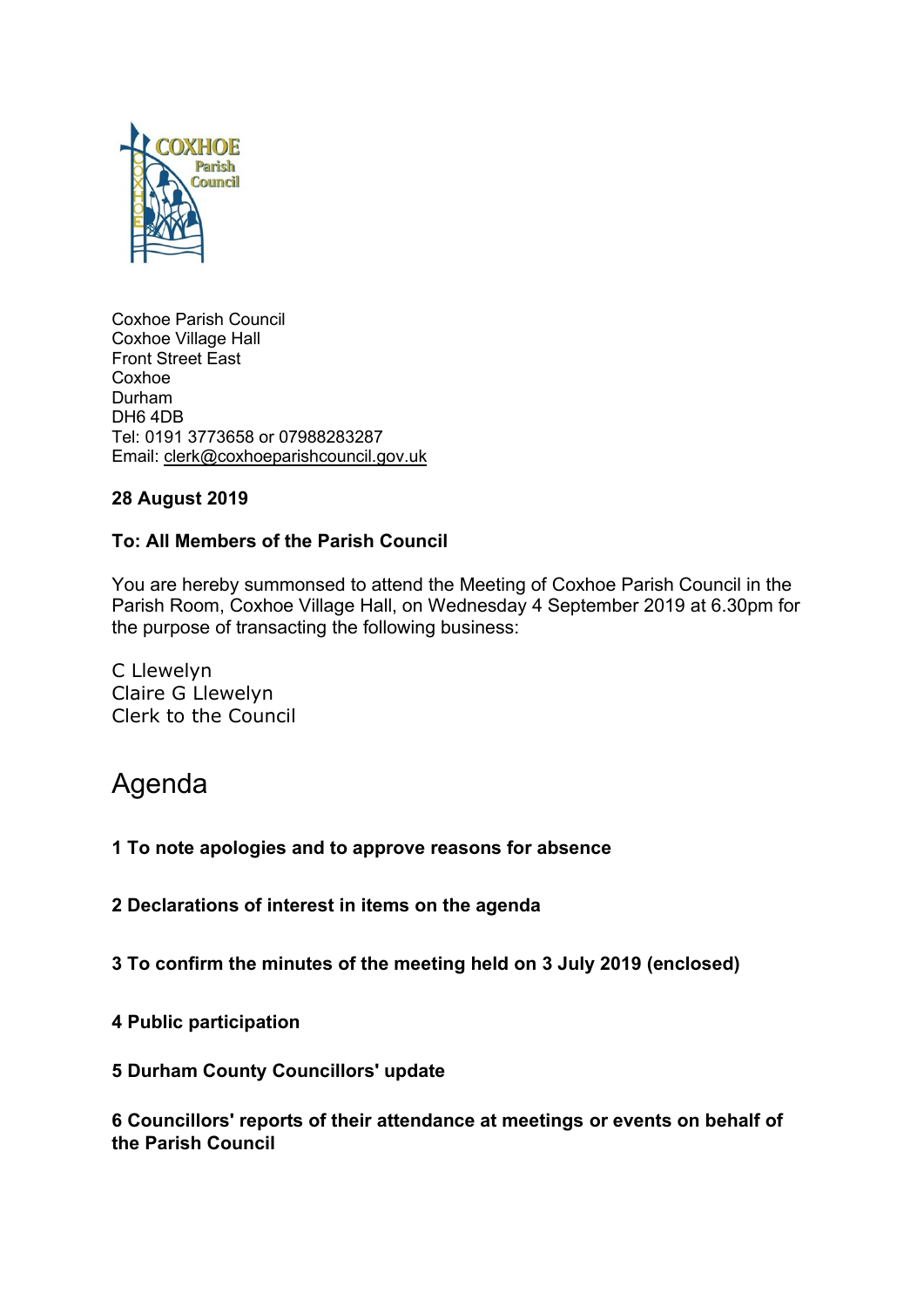# **7 Land, Buildings and Open Spaces**

- a) Cricket Ground (report enclosed)
- b) Quarrington Hill Environmental Improvement Scheme (report enclosed)
- c) Request for easement Lowfield Bungalow (verbal update)
- d) Land adjacent Quarrington Hill Community Centre (report enclosed)
- e) Quarrington Hill Churchyard (report enclosed)
- f) Old School Site (report enclosed)
- g) Coxhoe Village Hall lift (report enclosed)
- h) Bike Cabin at Active Life (verbal update)

#### **8 Financial matters**

- a) Conclusion of Audit (enclosed)
- b) Finance Report, Bank Reconciliation and Payment Schedule (enclosed)
- c) Budget (enclosed)
- d) VAT registration (report enclosed)

# **9 Annual Action Plan Review and 3 year budget and activity planning (report enclosed)**

# **10 Committee membership, Co option Policy and Receipt of Apologies (report enclosed)**

# **11 Agreement of Parish Council Policies**

a) Complaints Policy (report enclosed)

# **12 Clerk's Report (enclosed)**

- a) Star Council Awards
- b) MacMillan Coffee Morning

#### **13 Youth Provision**

- a) Youth Worker Report (enclosed)
- b) Playgroup Report (enclosed)

# **14 Planning and Correspondence report (enclosed)**

- a) DM/19/01781/OUT 1 to 2 Linden Terrace
- b) DM/19/02265/FPA Andemali Front Street South Quarrington Hill
- c) DM/19/01293/RM integra 61 Reserved Matters
- d) DM/19/02499/FPA 33 Hadleigh Court
- e) DM/19/02592/VOC Bogma Hall Farm
- f) Village Tavern Licensing variation
- g) Approved, withheld and refused decisions
- h) Correspondence and bulletins

# **15 Request for Financial Assistance**

- a) Mayor's Charity (enclosed)
- b) Quarrington Hill Community Centre (enclosed)